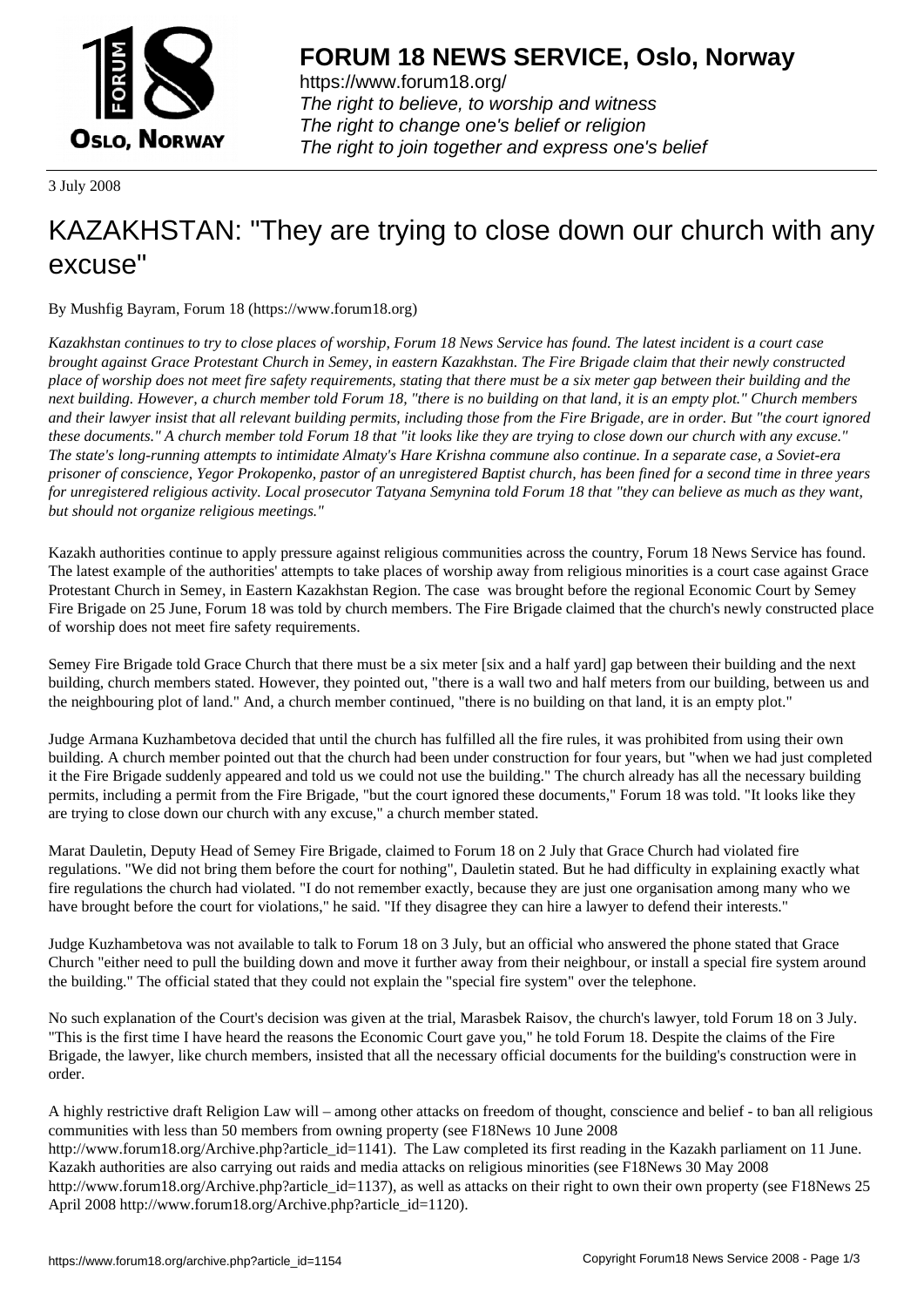In 2007, Semey authorities banned a mother and her young child from their home after a Court Executor sealed the Baptist church premises in Shymkent where they live, to prevent the church from meeting. The local National Security Committee (KNB) secret police tried to pressure the church's Pastor into informing them of everything happening within the church, claiming that "terrorists" are entering the congregation and conducting "subversive activity" (see F18News 23 July 2007 http://www.forum18.org/Archive.php?article\_id=999). Along with authorities across Kazakhstan, local state authorities have pressured religious minority communities and their leaders into completing highly intrusive questionnaires (see F18News 25 February 2008 http://www.forum18.org/Archive.php?article\_id=1092).

Elsewhere in Kazakhstan, members of the Baptist Council of Churches network continue to be fined. On 6 May Zyryanovsk District Court, in East Kazakhstan Region, under Judge Gulaim Zhumashova fined Yegor Prokopenko, the pastor of the town's unregistered Baptist Church 29,200 Tenge (1,230 Norwegian Kroner, 150 Euros, or 240 US Dollars). He is a Soviet-era dissident who was a prisoner of conscience, and this fine was for unregistered religious activity under part 1, article 362, of the Criminal Code.

Baptist Council of Churches congregations refuse on principle to register with the authorities in post-Soviet countries. Their congregation members are regularly prosecuted in Kazakhstan, Belarus and other states where – in breach of international human rights standards - registration is compulsory.

Zyryanovsk Prosecutor Tatyana Semynina told Forum 18 that she could not do anything about the fine given to Prokopenko. "He has violated the Religion Law," she stated. "He must respect the Law". Told that this is a peaceful group of believers and asked why they should be punished for their faith, Semynina said that "they can believe as much as they want, but should not organise religious meetings." When asked what was wrong when groups of religious believers do not want to register as legal persons but want to worship together, Semynina said the question must be asked to the lawmakers. "We as State Prosecutors function according to the law," she emphasized. "There is the Religion Law, and we act based upon that Law."

Law professor Roman Podoprigora of the Caspian Public University in Almaty has noted that Kazakh law contradicts itself on whether or not the registration of religious organisations is compulsory (see F18News 4 August 2005 http://www.forum18.org/Archive.php?article\_id=625).

Yegor Prokopenko, born 1926, was imprisoned several times during the Soviet period for his religious activity. His last Soviet-era jail sentence began in July 1982, when he was given a three year strict regime labour camp term. In June 2006, he was fined the very large sum of 103,000 Tenge (5,425 Norwegian Kroner, 686 Euros or 870 US Dollars) by Zyryanovsk District Specialised Administrative Court, while congregation member Pyotr Shevel was fined half that amount (see F18News 14 July 2006 http://www.forum18.org/Archive.php?article\_id=812). Appeals against those fines were rejected (see F18News 1 December 2006 http://www.forum18.org/Archive.php?article\_id=881).

Kazakhstan's long-running attempts to intimidate Almaty's Hare Krishna commune also continue. On 22 June, Orynbay Zhanedil, the Hakim (Head of the Executive Authority) of Zhetisu rural area of Almaty region's Karasai district personally intimidated devotees at a worship service of the Commune. "As the Krishna congregation arrived by bus at the commune, Orynbay Zhanedil also arrived accompanied by local policemen," Maksim Varfolomeev of the Hare Krishna community told Forum 18 on 30 June.

"The Hakim stopped our worshippers, and warned us that the meeting was illegal," complained Varfolomeev. "He demanded that we vacate the area within one hour, and threatened that, if we failed to comply, he would bring more police to conduct a check up on all the attendees." While leaving the commune, Zhanedil warned the Hare Krishna devotees that their land "belonged to him." The Hakim also confiscated the bus driver's driving license, returning it later with a warning "never to drive people to the Krishna commune again," Varfolomeev told Forum 18.

Zhanedil's actions "were a flagrant violation of our Constitutional rights", complained Varfolomeev. He also stated that the Hakim "violated Article 12 of the Religion Law," which states that religious worship, ceremonies and rites may be freely performed in places of worship. The Hakim has not since returned to the Commune, and Hare Krishna devotees continue to worship in their temple.

Forum 18 has repeatedly tried to talk to the Hakim about the Hare Krishna Commune, but the telephone has been repeatedly put down by a woman who answered the call. At the most recent attempt to speak to the Hakim on 3 July, Forum 18 was told to "call back tomorrow when maybe there will be someone to talk to you."

In previous attempts to intimidate the Hare Krishna devotees into giving up their land, the local authorities have bulldozed about half of the houses on the commune, without offering compensation or alternative accommodation for the devotees made homeless (see F18News 15 June 2007 http://www.forum18.org/Archive.php?article\_id=975). The authorities continue to try to evict the Hare Krishna commune, offering unsuitable alternative land - including a rubbish dump (see F18News 25 April 2008 http://www.forum18.org/Archive.php?article\_id=1120). (END)

For a personal commentary on how attacking religious freedom damages national security in Kazakhstan, see F18News